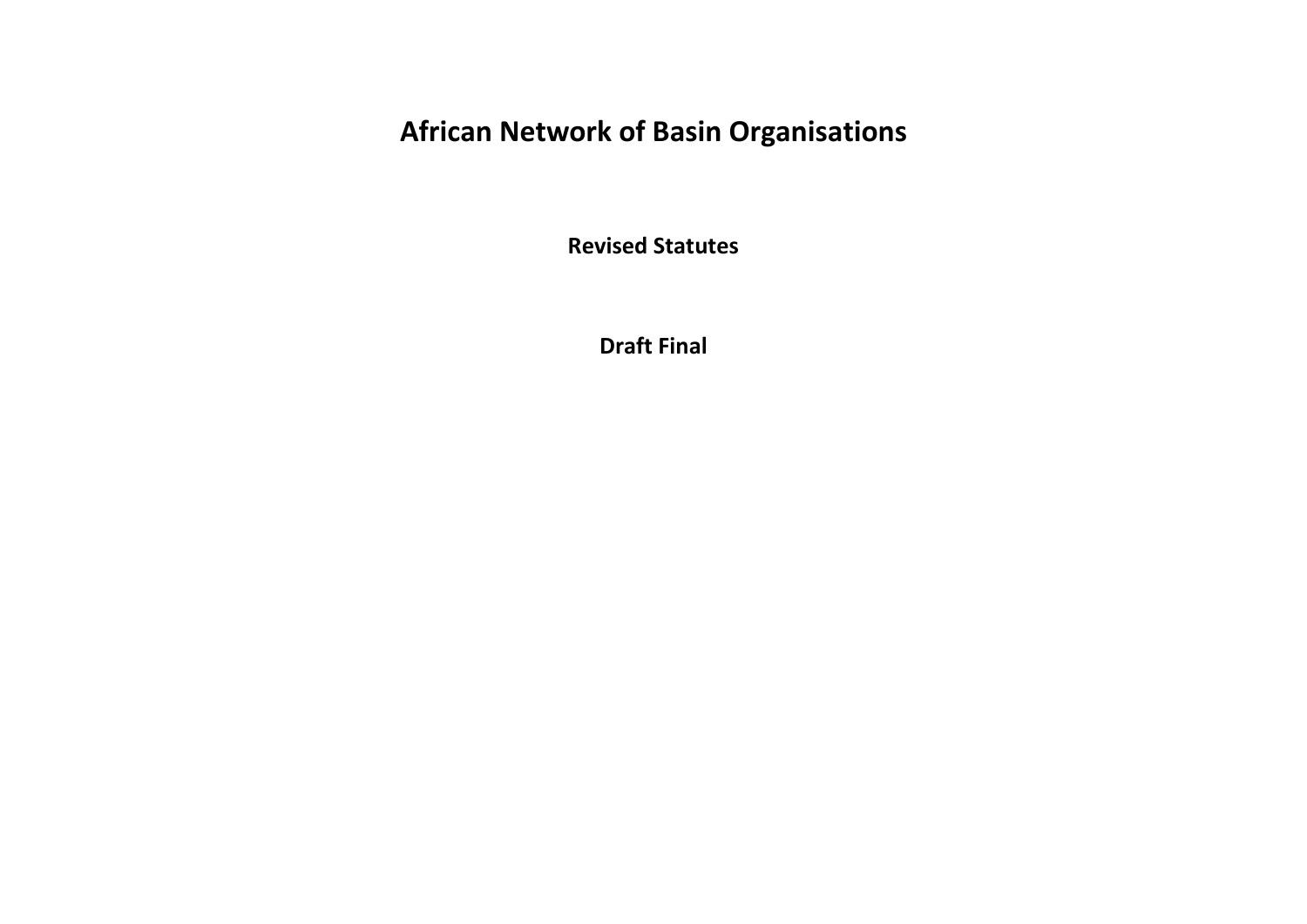## **Contents**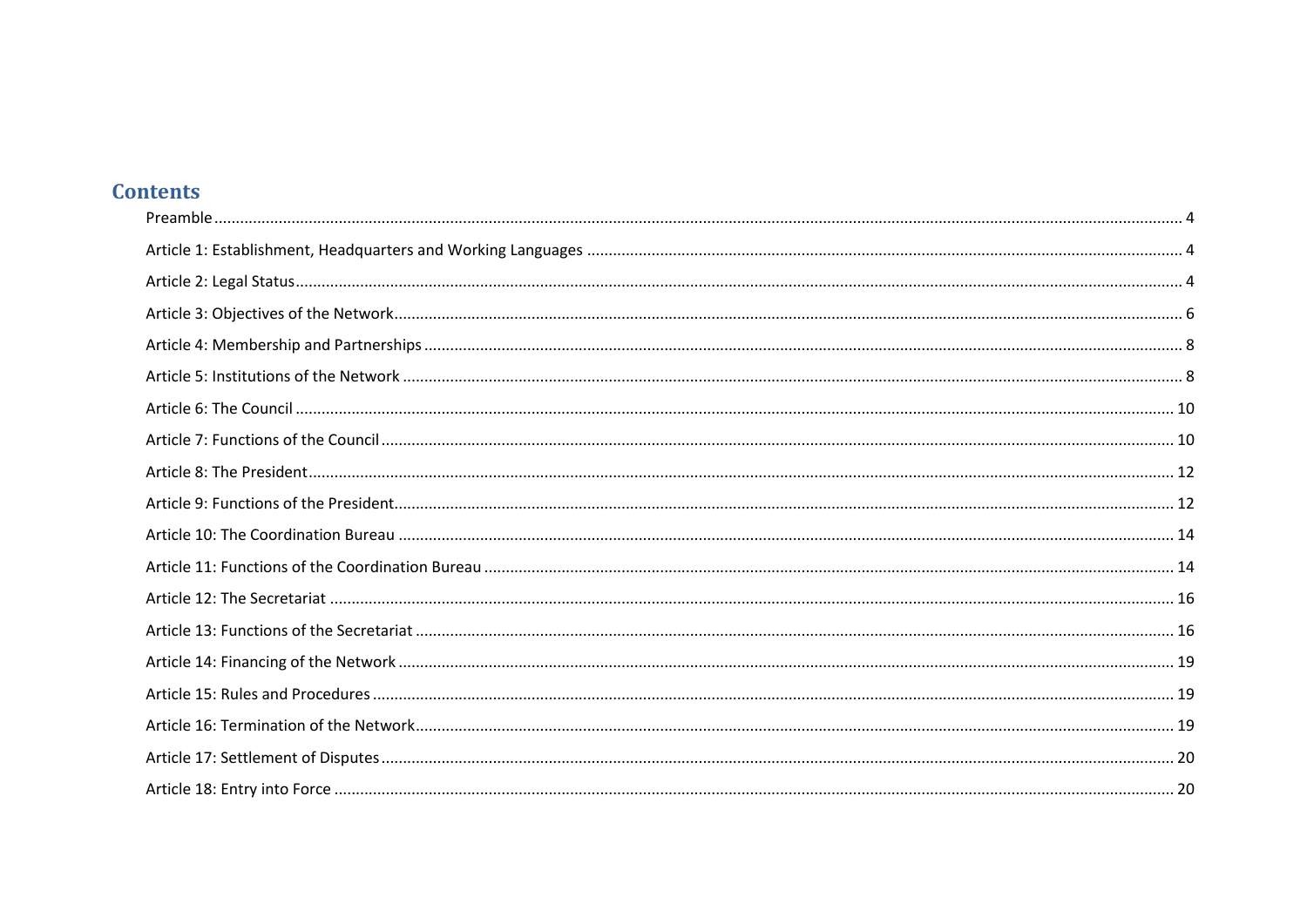|--|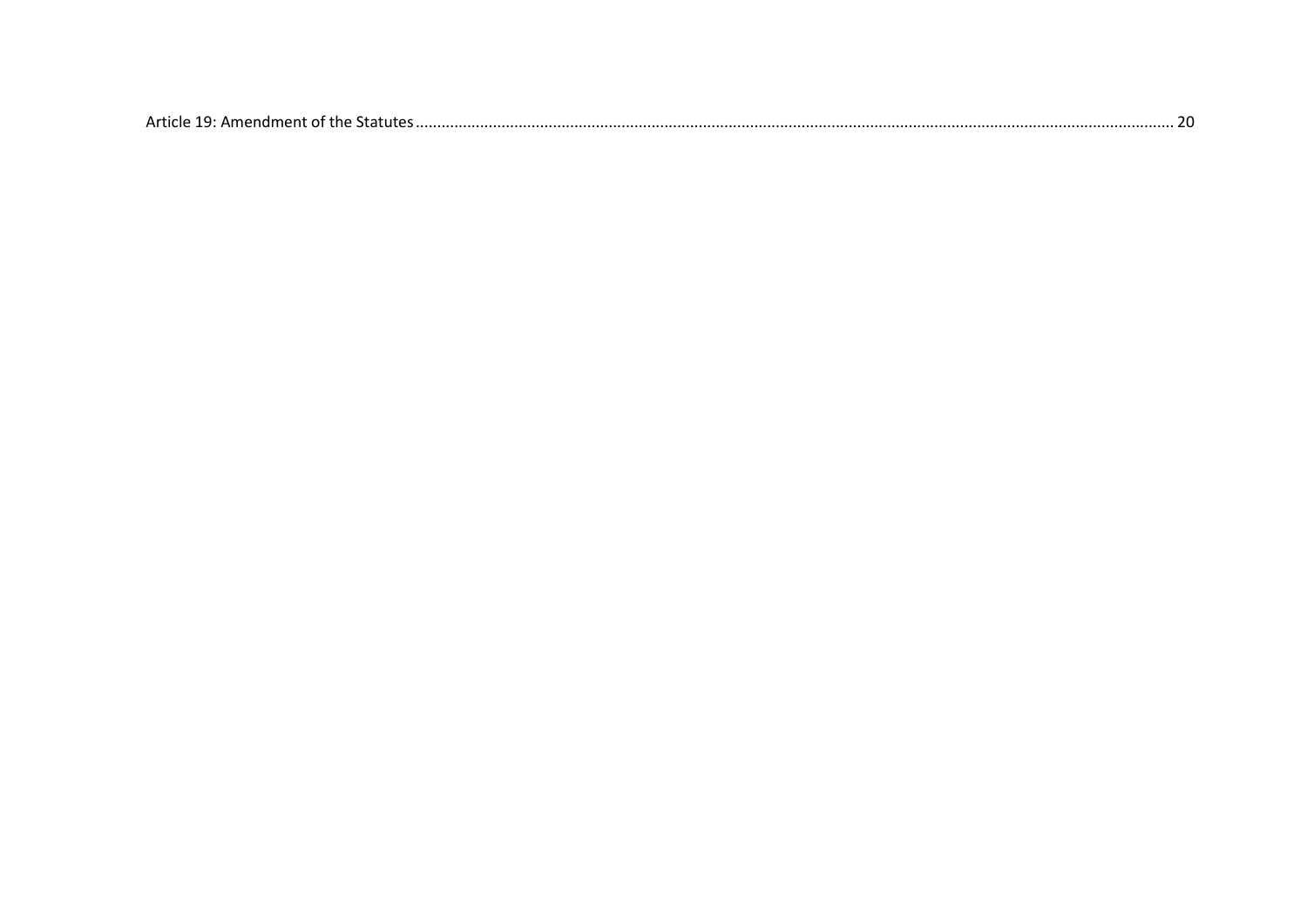<span id="page-3-2"></span><span id="page-3-1"></span><span id="page-3-0"></span>

|                                                                                                                                                                                                                                                                                                                                                                                                                                        | <b>Explanatory Notes</b>                                       |
|----------------------------------------------------------------------------------------------------------------------------------------------------------------------------------------------------------------------------------------------------------------------------------------------------------------------------------------------------------------------------------------------------------------------------------------|----------------------------------------------------------------|
| <b>Preamble</b>                                                                                                                                                                                                                                                                                                                                                                                                                        |                                                                |
| The African Network of Basin Organisations was established during its constitutive General Assembly, held in Dakar On<br>10 and 11 July 2002.                                                                                                                                                                                                                                                                                          |                                                                |
| The creation of this network is based on voluntary membership and aims to fill a marked gap in communication and<br>exchanges of experiences, expertise and know-how, between its members, related to transboundary water<br>management and Integrated Water Resources Management (IWRM).                                                                                                                                              |                                                                |
| The African Network of Basin Organisations answers the need for coordination and strengthening of cooperation<br>between African Organisations managing river, lake and aquifer basins and aims at grouping them together in the<br>same representative umbrella organisation, according to the directives defined by the relevant structures of the<br>African Union, in particular the African Ministerial Council on Water (AMCOW). |                                                                |
| <b>Article 1: Establishment, Headquarters and Working Languages</b>                                                                                                                                                                                                                                                                                                                                                                    | Previous Article 1 of 2007<br>statutes, with addition of       |
| 1 (1): A non-profit network, referred to as the African Network of Basin Organisations (ANBO) in English and Réseau<br>Africain des Organismes de Bassin (RAOB) in French is created for an unlimited period.                                                                                                                                                                                                                          | provision on headquarter, which<br>was previously in Article 3 |
| 1 (2): The network headquarters shall be in Dakar, Senegal, physically hosted by the Senegal River Development<br>Organisation (Organisation pour la Mise en Valeur du Fleuve Sénégal - OMVS)A change of headquarter location may<br>be determined by the Council if deemed necessary.                                                                                                                                                 |                                                                |
| 1 (3): The two official working languages of the network shall be English and French. Other working languages may be<br>determined by the Council if deemed necessary.                                                                                                                                                                                                                                                                 |                                                                |
| <b>Article 2: Legal Status</b>                                                                                                                                                                                                                                                                                                                                                                                                         | New article - based on<br>Recommendation 8 of the              |
| The network shall be an international organisation. It shall have full legal personality within the legal system of its host                                                                                                                                                                                                                                                                                                           | Kinshasa recommendations                                       |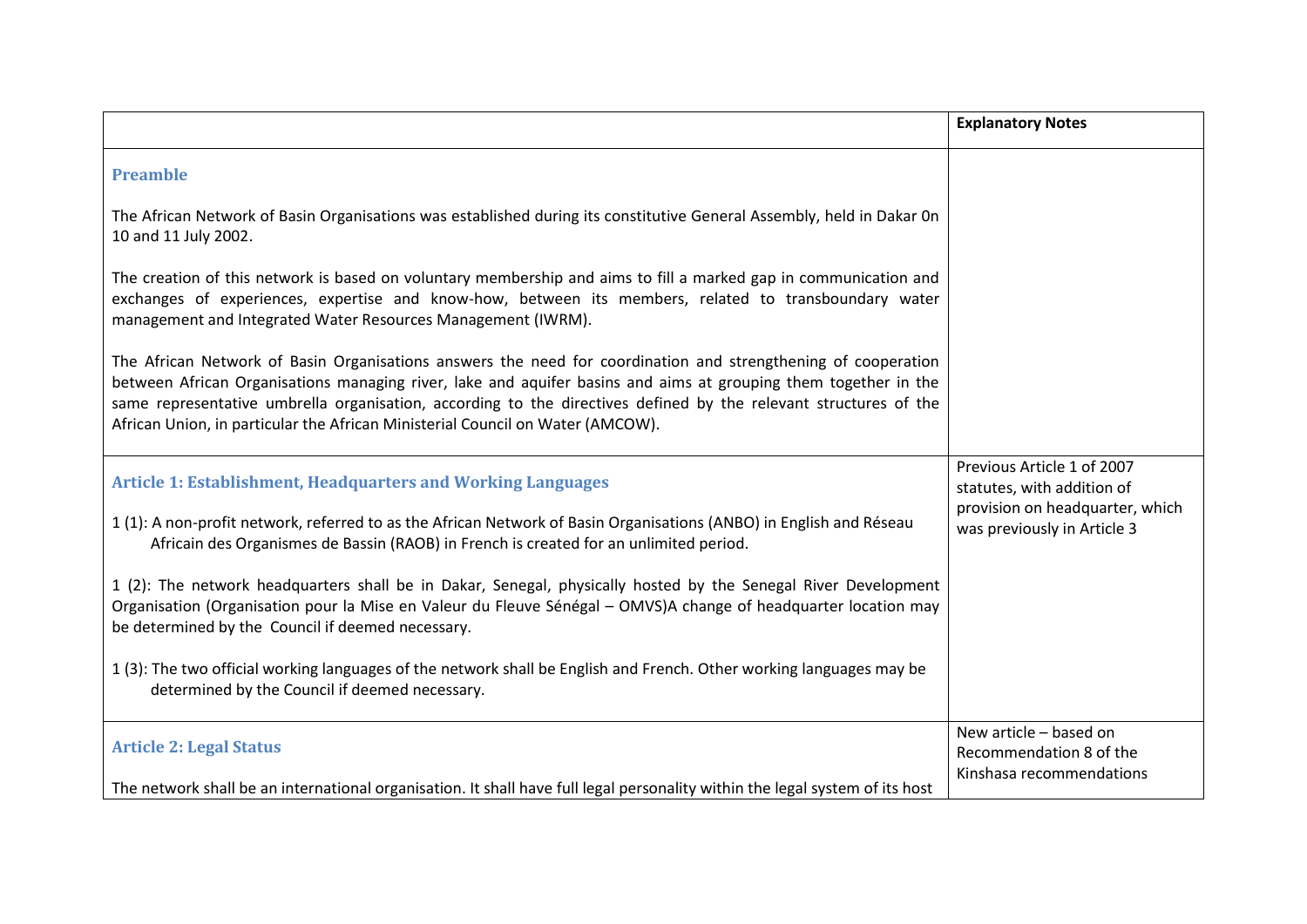| country. |  |
|----------|--|
|          |  |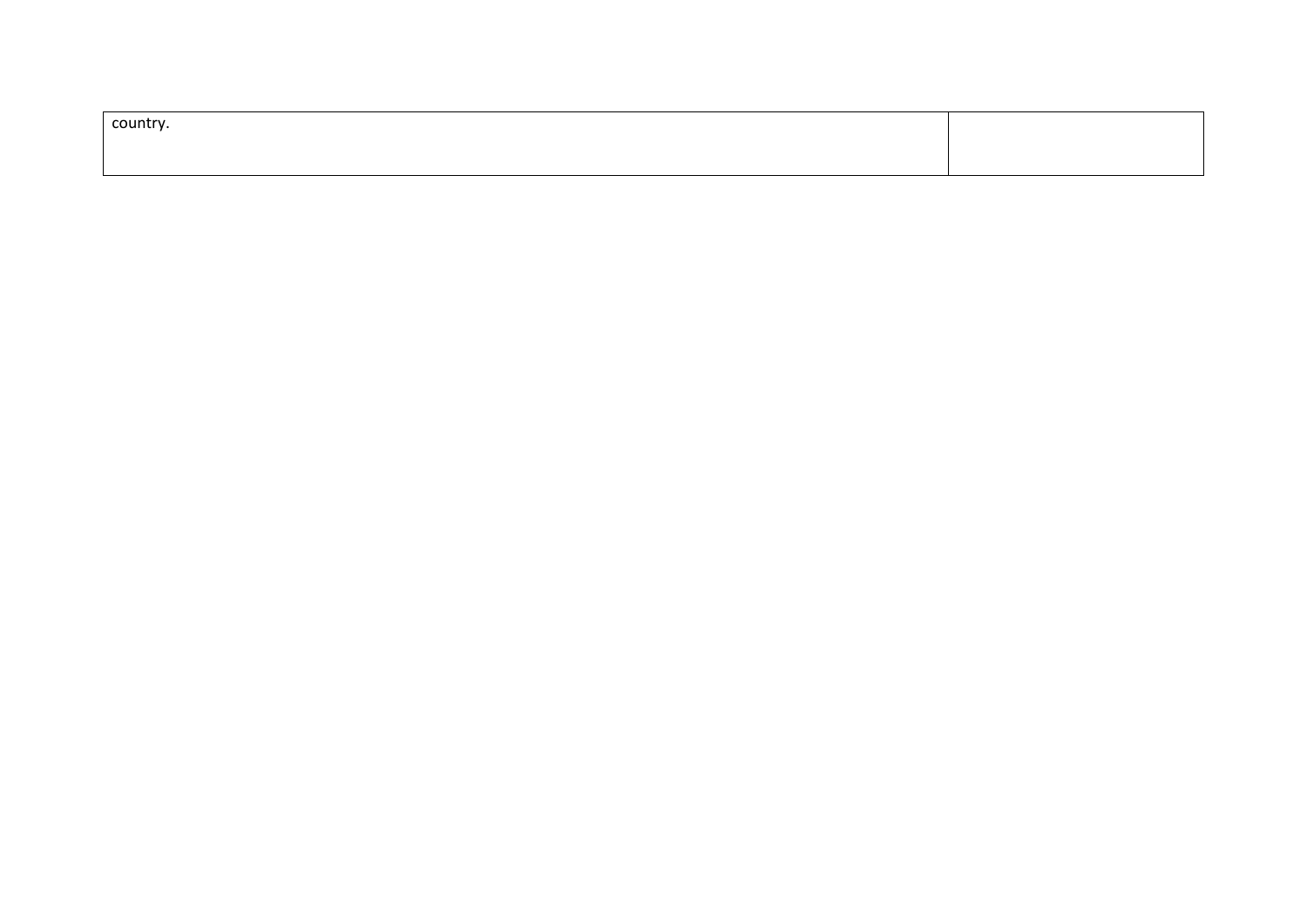<span id="page-5-0"></span>

|            |                                                                                                                                                                                                                                                                                                                                                                                                                                   | Previous Article 2 with some |
|------------|-----------------------------------------------------------------------------------------------------------------------------------------------------------------------------------------------------------------------------------------------------------------------------------------------------------------------------------------------------------------------------------------------------------------------------------|------------------------------|
|            | <b>Article 3: Objectives of the Network</b>                                                                                                                                                                                                                                                                                                                                                                                       | deletions and amendments     |
|            | In support of the peaceful and sustainable management and development of transboundary water resources on the<br>African continent, the objectives of the network are:                                                                                                                                                                                                                                                            |                              |
|            | a) to develop cooperation between the organisations in charge of transboundary water management and to<br>favour exchange of experiences and expertise among them;                                                                                                                                                                                                                                                                |                              |
| b)         | to participate actively in policy formulation and implementation, bringing in experience of practice, as well as<br>to carry out diagnostic analysis enabling the harmonisation of policy, strategies and practise at national level,<br>as well as the level of basins and sub-basins.                                                                                                                                           |                              |
| C)         | To promote and strengthen existing organisations in charge of transboundary water management and to<br>encourage and support the establishment of new basin organisations;                                                                                                                                                                                                                                                        |                              |
| d)         | To facilitate the development of tools suitable for institutional and financial management, for knowledge and<br>monitoring of water resources, for the establishment and management of databases and for the joint<br>preparation of master plans and action programmes in the medium and long-term;                                                                                                                             |                              |
| e)         | To strengthen and network the existing documentation and information centres of the member organisations,<br>to produce, exchange, synthesize and disseminate knowledge and know-how in the field of transboundary<br>water management, in collaboration with regional and international partners and to support the creation of<br>new water-related documentation and information systems in the organisations which have none; |                              |
| $\uparrow$ | To develop information and education material and to facilitate training in IWRM and transboundary water<br>management for personnel of basin organisations and national water sector administrations, and to promote<br>and raise awareness on transboundary water management matters;                                                                                                                                           |                              |
| g)         | To promote the principles of Integrated Water Resources Management (IWRM);                                                                                                                                                                                                                                                                                                                                                        |                              |
|            | To generate lessons learnt and document best practice of member organisations and disseminate findings;                                                                                                                                                                                                                                                                                                                           |                              |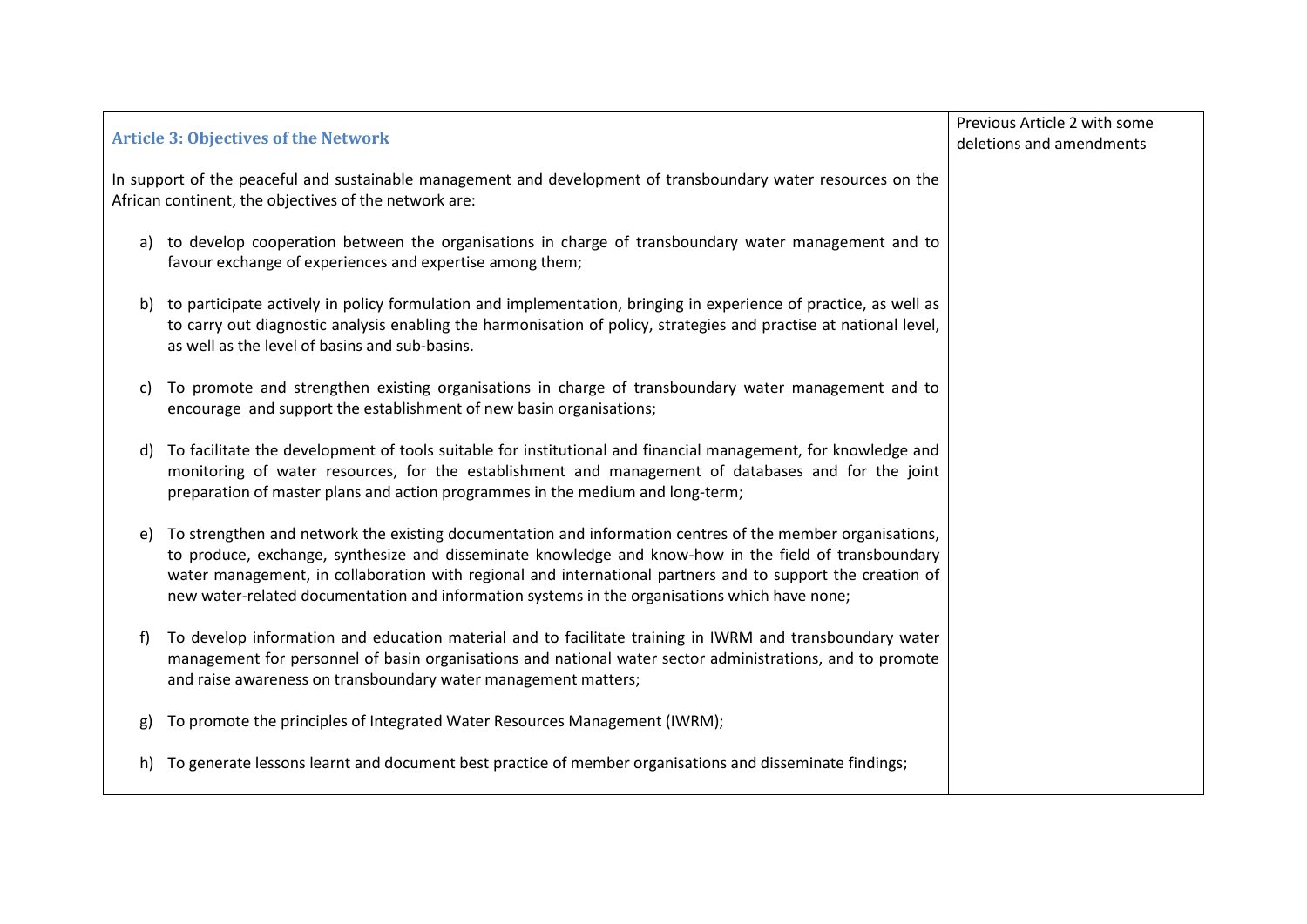|    | To organise joint activities of regional interest between member organisations and to support their activities in<br>obtaining finance for these;                                                                                                                 |  |
|----|-------------------------------------------------------------------------------------------------------------------------------------------------------------------------------------------------------------------------------------------------------------------|--|
|    | To advise the relevant structures of the African Union, in particular the African Ministers Council on Water<br>(AMCOW) on matters pertaining to transboundary water management and to support the dissemination and<br>implementation of AMCOW policy decisions; |  |
| k) | To organise joint activities of interest between regional networks and to support their actions in obtaining<br>finance.                                                                                                                                          |  |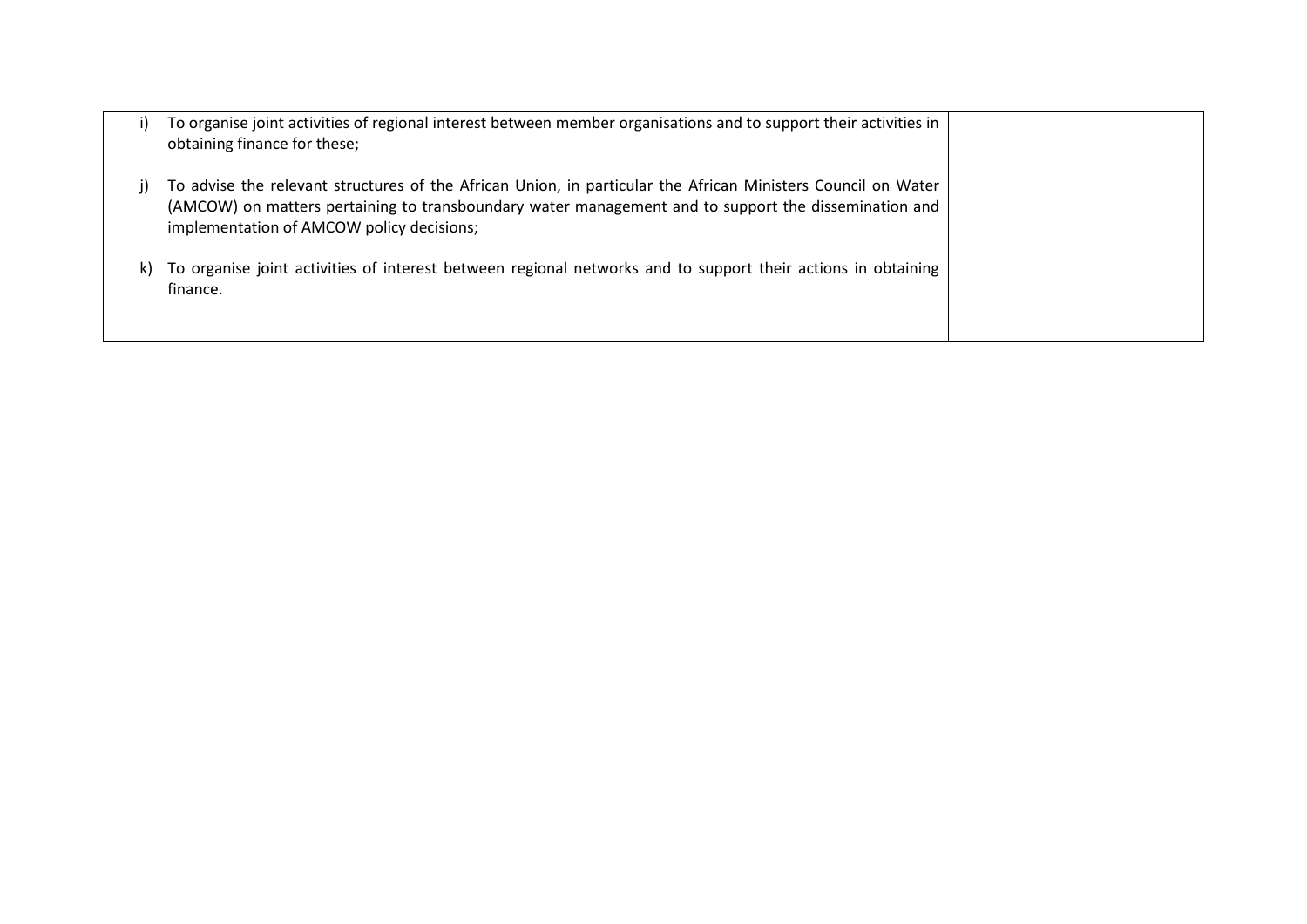<span id="page-7-1"></span><span id="page-7-0"></span>

| <b>Article 4: Membership</b><br>4 (1): The membership of the network shall be comprised of transboundary river, lake or aquifer basin organisations<br>established through an international agreement.                                                                                                                                                                       | Previous article 4, 5 and 6, revised<br>in accordance with accepted<br>recommendations 1 and 2 of<br>report 2 |
|------------------------------------------------------------------------------------------------------------------------------------------------------------------------------------------------------------------------------------------------------------------------------------------------------------------------------------------------------------------------------|---------------------------------------------------------------------------------------------------------------|
| 4 (2): New members are admitted to the network if they meet the criteria of Article 4 (1) and their application has<br>been approved by the network Council. The approval of applications shall not be unreasonably declined.                                                                                                                                                |                                                                                                               |
| 4 (3): Membership in the network shall terminate if                                                                                                                                                                                                                                                                                                                          |                                                                                                               |
| a) the member organisation resigns from the network in writing;<br>b) the member organisation no longer fulfils the criteria of Article 4 (1);<br>c) membership is terminated by the network Council in accordance with the provisions in the ANBO Rules and<br>Procedures on loss of membership.                                                                            |                                                                                                               |
| <b>Article 5: Partnerships</b>                                                                                                                                                                                                                                                                                                                                               |                                                                                                               |
| 5 (1): The network shall actively maintain partnerships with Regional Economic Communities (RECs), development<br>cooperation agencies, civil society organisations and other organisations furthering the objectives of the<br>network.<br>The extent and nature of formal partnerships shall be regulated through partnership agreements or Memoranda<br>of Understanding. |                                                                                                               |
| 5 (2): ANBO shall hold a dialogue forum with its partners on a regular basis, as determined by the Council.                                                                                                                                                                                                                                                                  |                                                                                                               |
| <b>Article 6: Institutions of the Network</b>                                                                                                                                                                                                                                                                                                                                | Previously Article 7 of the 2007                                                                              |
| The network shall exercise its functions through the following organs:                                                                                                                                                                                                                                                                                                       | <b>Statutes</b>                                                                                               |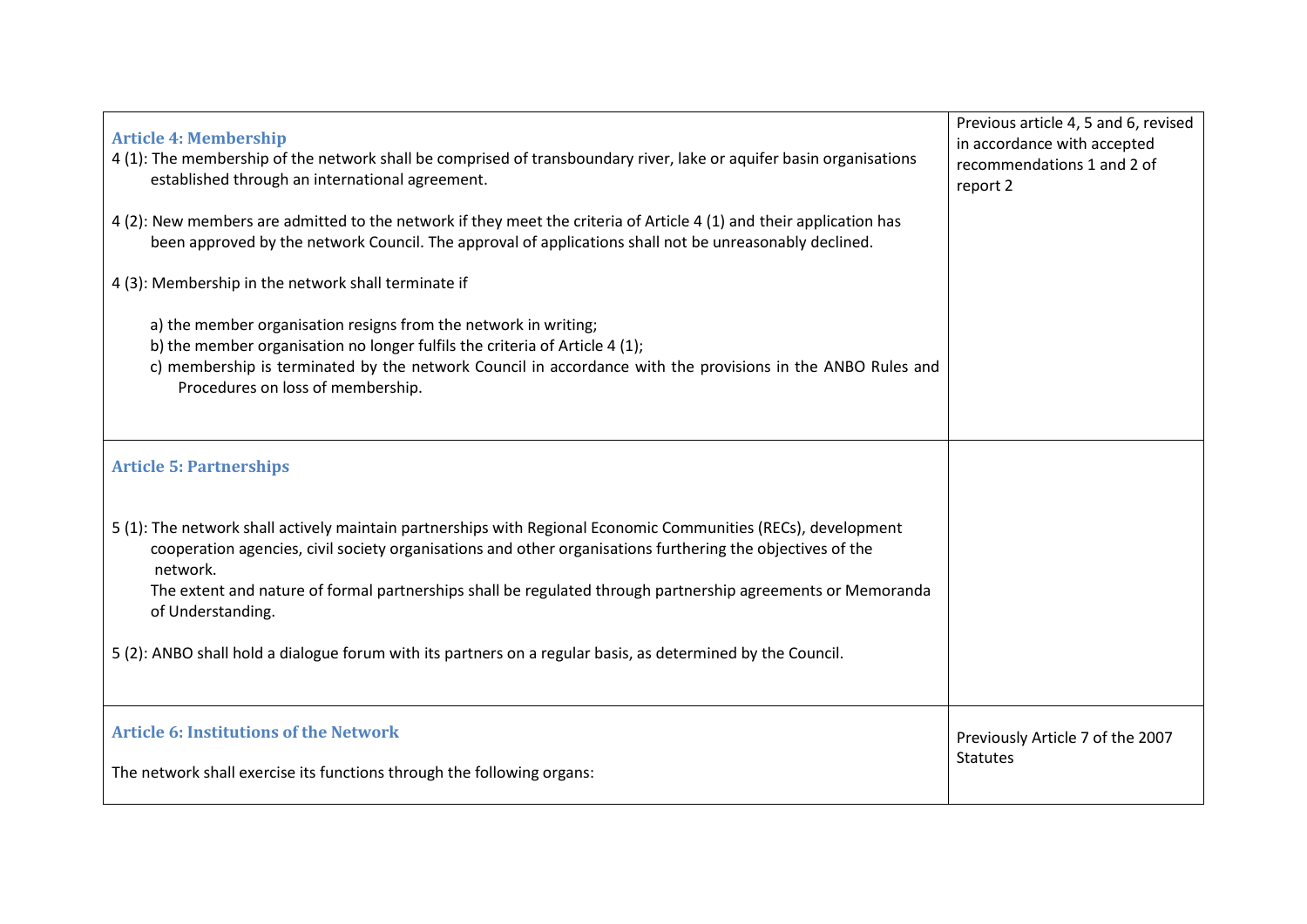| a) The Council             |  |
|----------------------------|--|
| b) The President           |  |
| c) The Coordination Bureau |  |
| d) The Secretariat         |  |
|                            |  |
|                            |  |
|                            |  |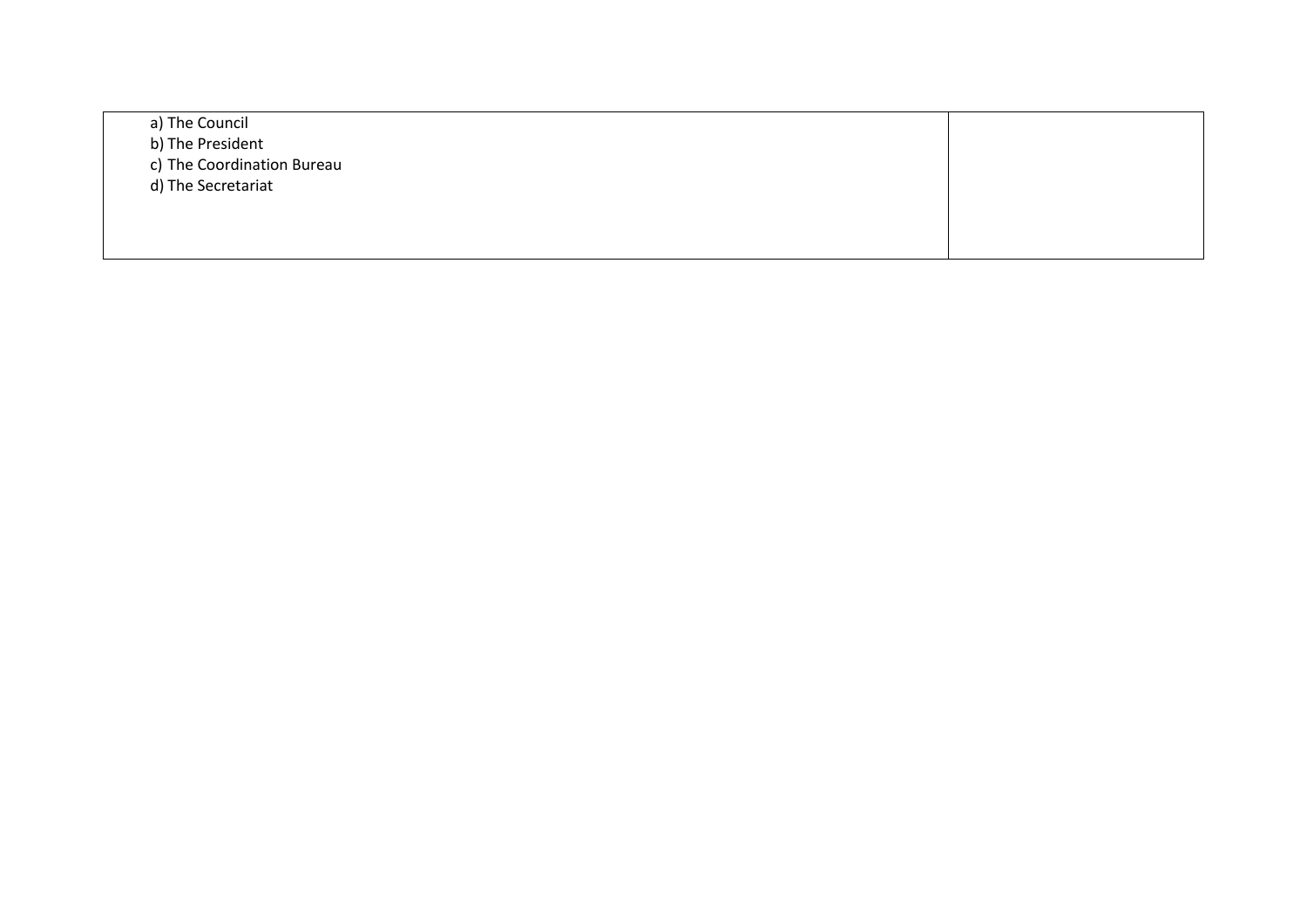<span id="page-9-1"></span><span id="page-9-0"></span>

|    | <b>Article 7: The Council</b>                                                                                                                            | Part of previous Article 8, revised<br>in accordance with accepted                              |
|----|----------------------------------------------------------------------------------------------------------------------------------------------------------|-------------------------------------------------------------------------------------------------|
|    | 7 (1): The network Council is comprised of one senior representative per member organisation.                                                            | recommendations 1, 3, 4 and 5 of<br>report 2                                                    |
|    | 7 (2): The Council is chaired by the President of the network.                                                                                           | Terminology changed from                                                                        |
|    | 7 (3): The Council shall hold an annual ordinary meeting, or as otherwise determined by the Council in accordance<br>with the ANBO Rules and Procedures. | General Assembly to Council as<br>per recommendation 5                                          |
|    | 7 (4): The meetings of the Council shall be conducted and decisions taken in accordance with the ANBO Rules and<br>Procedures.                           | Details on voting systems etc.<br>better to be regulated in ANBO<br><b>Rules and Procedures</b> |
|    | <b>Article 8: Functions of the Council</b>                                                                                                               | Part of previous Article 8, with<br>expanded list of functions                                  |
|    | The functions of the Council shall be to:                                                                                                                |                                                                                                 |
| a) | review, accept and terminate membership in accordance with the Membership rules of Article 4 of these<br>Statutes and the ANBO Rules and Procedures.     |                                                                                                 |
| b) | adopt policies and decisions and provide other necessary guidance on the promotion, implementation and<br>coordination of the network activities;        |                                                                                                 |
| C) | approve the plans, programmes and projects to be developed and implemented by the Secretariat and oversee<br>their implementation;                       |                                                                                                 |
| d) | approve the establishment of permanent staff positions in the Secretariat;                                                                               |                                                                                                 |
| e) | appoint the Executive Secretary and other technical staff and determine the terms and conditions of their<br>service or employment;                      |                                                                                                 |
| f) | approve the annual work plan and budget of the network before the beginning of the financial year;                                                       |                                                                                                 |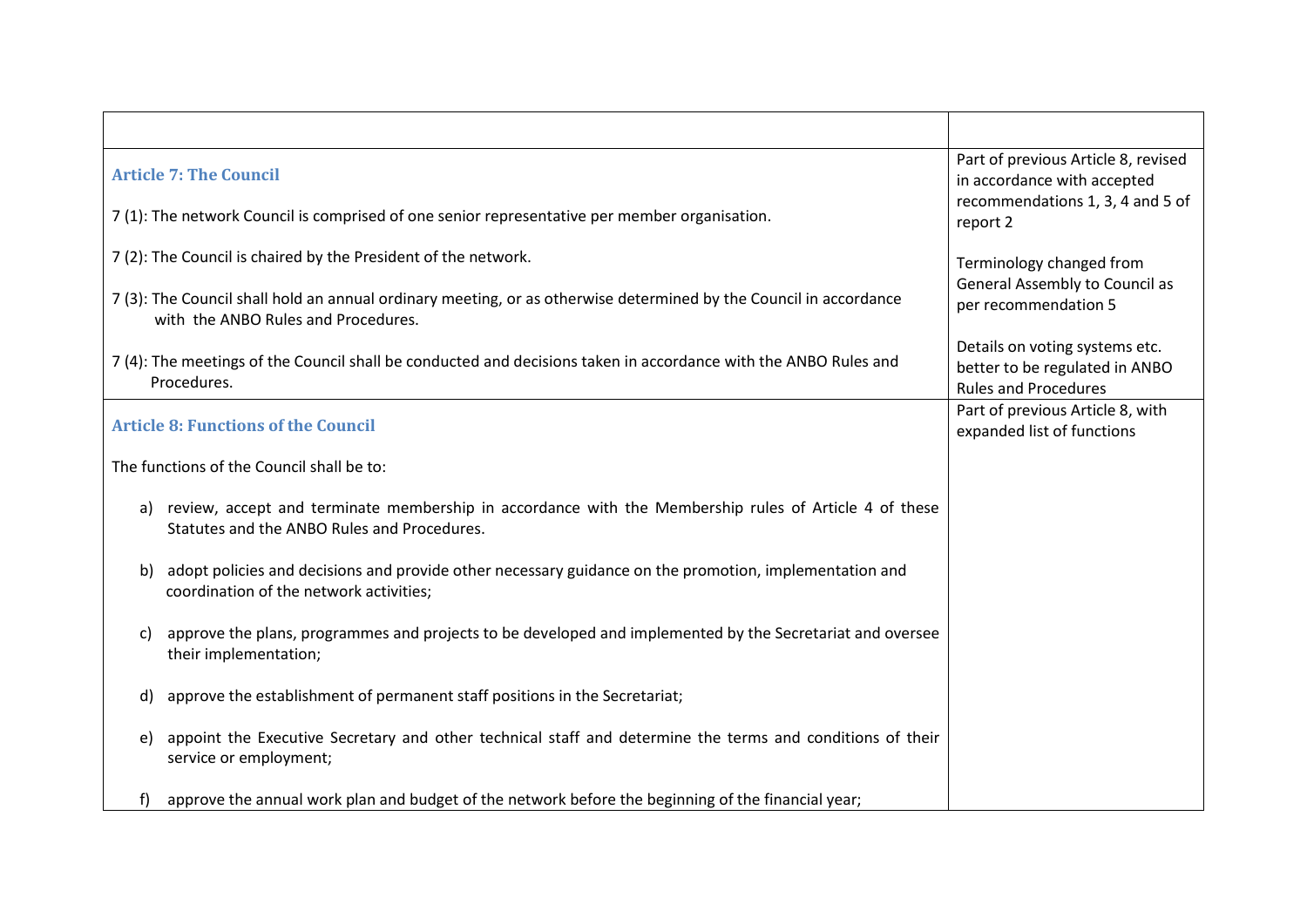| g) | approve the annual accounts of the network;                                                                                                                                                 |  |
|----|---------------------------------------------------------------------------------------------------------------------------------------------------------------------------------------------|--|
| h) | appoint independent external auditors;<br>adopt staff rules, financial rules and rules of procedure for the organs of the network;                                                          |  |
|    | determine in accordance with the financial rules, the annual contribution of each member towards the budget<br>of the network;                                                              |  |
|    | address and resolve differences or disputes arising in connection with the interpretation or implementation of<br>these statutes with a view to arriving at an amicable settlement thereof; |  |
| k) | decide on the course of action to be taken in the event of non-compliance with the provisions of these<br>statutes.                                                                         |  |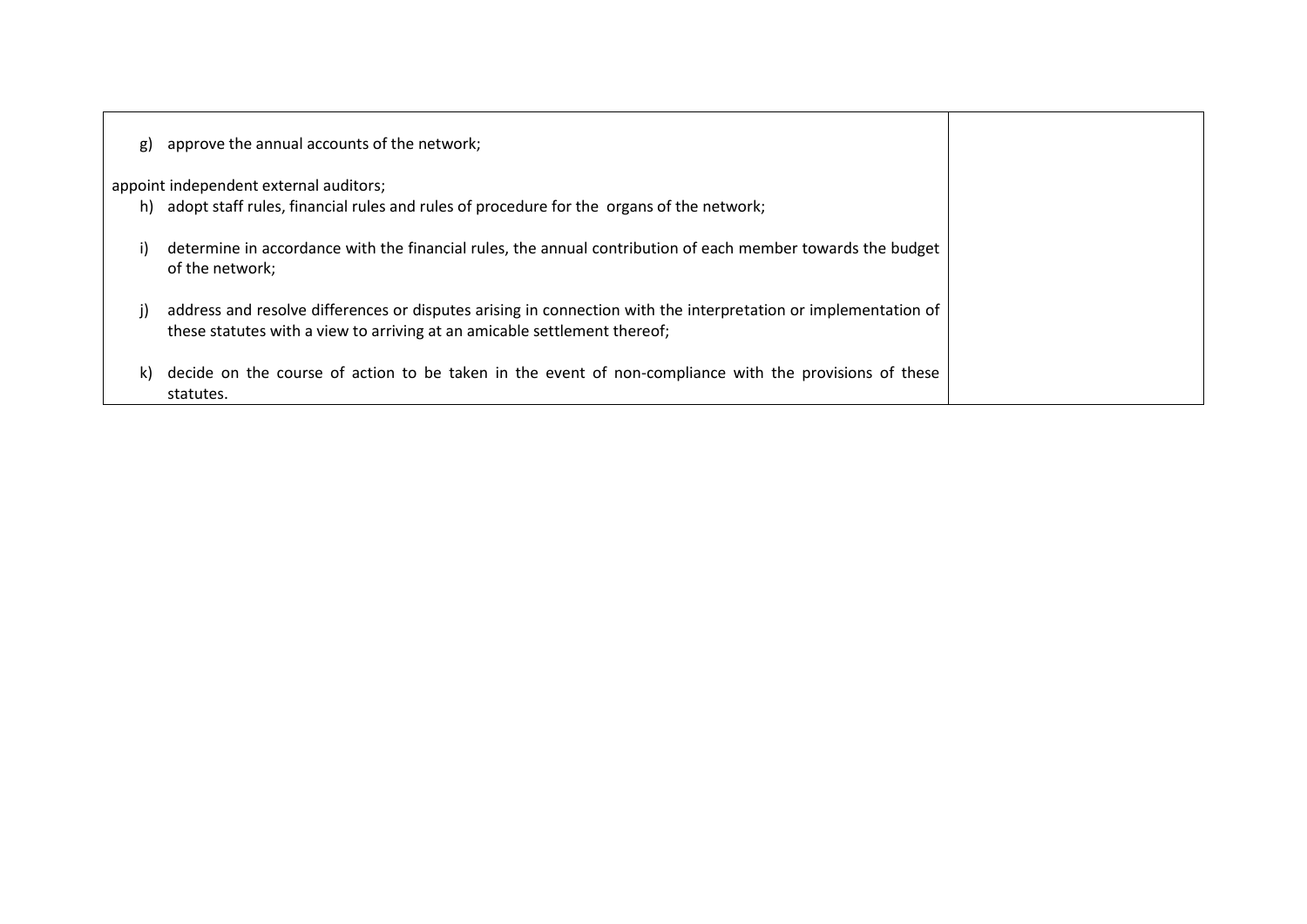<span id="page-11-1"></span><span id="page-11-0"></span>

|    | <b>Article 9: The President</b>                                                                                                                                                                          | Previous Article 10                                                                                              |
|----|----------------------------------------------------------------------------------------------------------------------------------------------------------------------------------------------------------|------------------------------------------------------------------------------------------------------------------|
|    | 9 (1): The network shall be represented by a President and a Vice-President who shall be elected by the Council in<br>accordance with the ANBO Rules and Procedures from amongst serving Council members | Vice-Presidency option added as<br>per stakeholder suggestions                                                   |
|    | 9 (2): The President and the Vice -President shall be elected for a non-renewable term of two years.                                                                                                     | Detailed rules for election of<br>President and Vice-President to<br>be included in ANBO Rules and<br>Procedures |
|    | <b>Article 10: Functions of the President</b>                                                                                                                                                            | Part of previous Article 10, but<br>amended list of functions.                                                   |
|    | The functions of the President shall be to:                                                                                                                                                              |                                                                                                                  |
| a) | chair the meetings of the Council;                                                                                                                                                                       |                                                                                                                  |
| b) | liaise with AMCOW in connection with all matters resulting from the network's role as an advisory body to<br>AMCOW;                                                                                      |                                                                                                                  |
| C) | represent the network in relevant international meetings and for a; and                                                                                                                                  |                                                                                                                  |
| d) | contribute to the raising of funds for the network.                                                                                                                                                      |                                                                                                                  |
|    |                                                                                                                                                                                                          |                                                                                                                  |
|    |                                                                                                                                                                                                          |                                                                                                                  |
|    |                                                                                                                                                                                                          |                                                                                                                  |
|    |                                                                                                                                                                                                          |                                                                                                                  |
|    |                                                                                                                                                                                                          |                                                                                                                  |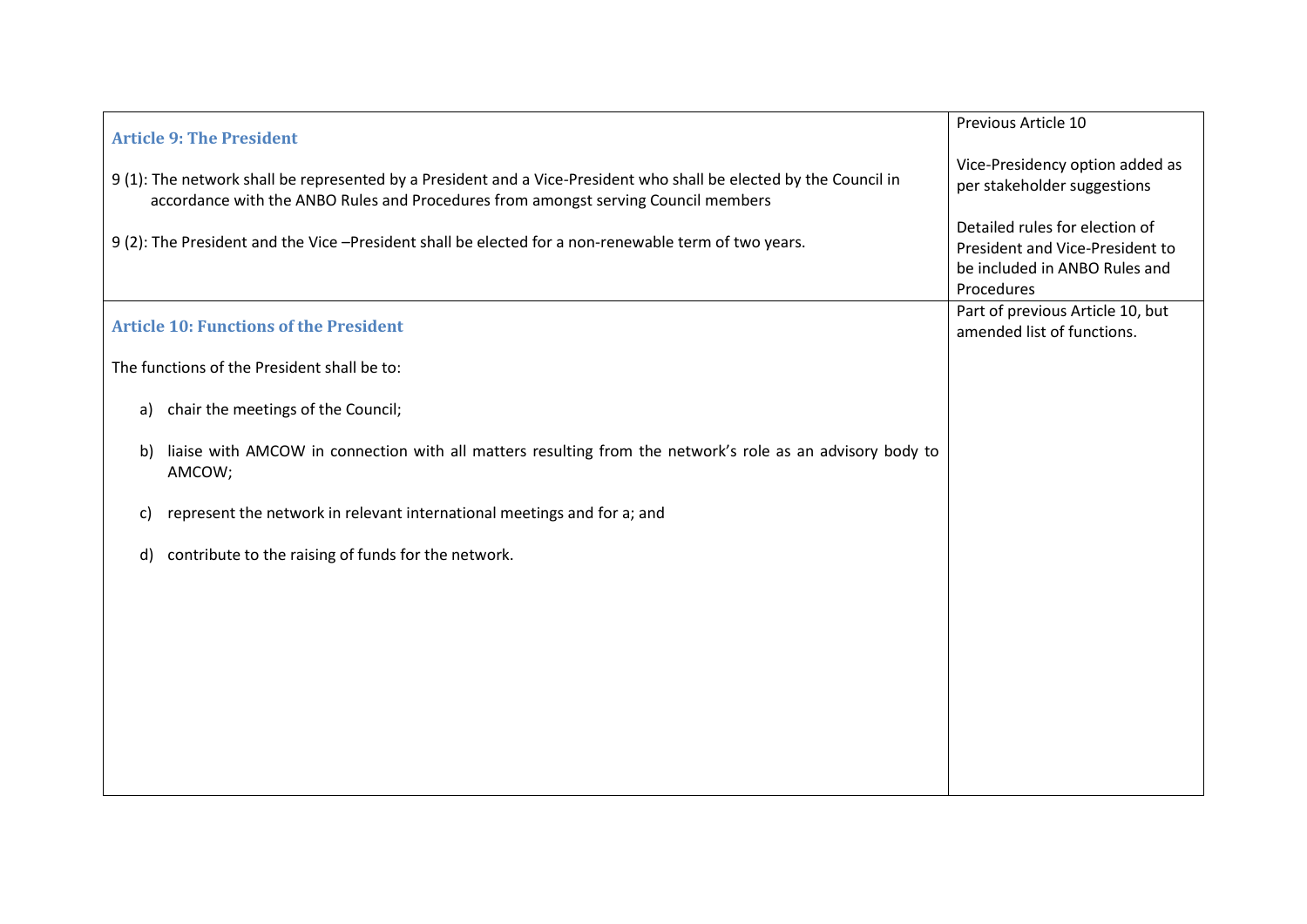| ,一个人的人都是一个人的人,我们也不会不会不会。""我们,我们也不会不会不会不会不会不会不会。""我们,我们也不会不会不会不会不会。""我们,我们也不会不会不会 |  |
|----------------------------------------------------------------------------------|--|
|                                                                                  |  |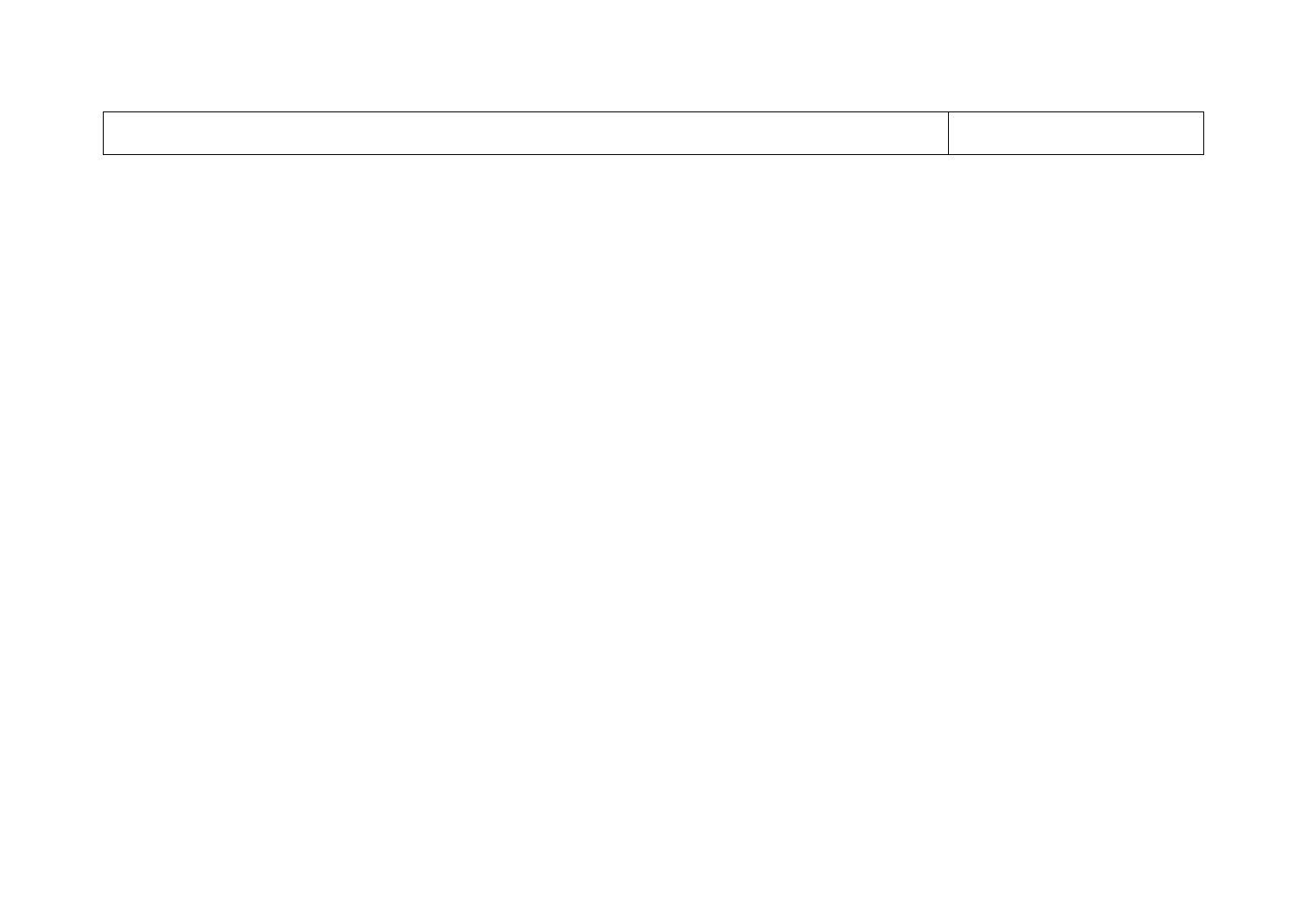<span id="page-13-1"></span><span id="page-13-0"></span>

| <b>Article 11: The Coordination Bureau</b>                                                                                                                                                                     | Part of previous Article 9; revised<br>in accordance with accepted                |
|----------------------------------------------------------------------------------------------------------------------------------------------------------------------------------------------------------------|-----------------------------------------------------------------------------------|
| 11 (1): The Coordination Bureau is comprised of the representatives of two Member Organisations from each of the<br>five African regions (as defined by the African Union).                                    | recommendations 1, 3, 7 and 9 of<br>report 2                                      |
| 11 (2): The meetings of the Coordination Bureau shall be chaired by the Chairperson elected in accordance with the<br>Rules and Procedures from among serving members of the Coordination Bureau<br>ANBO       | Option to establish sub-<br>committee added as per<br>stakeholder recommendations |
| 11 (3): The Coordination Bureau shall hold an annual ordinary meeting, or as otherwise determined by the<br>Coordination Bureau in accordance with the ANBO Rules and Procedures.                              |                                                                                   |
| 11 (4): The meetings of the Coordination Bureau shall be conducted and decisions taken in accordance with the ANBO<br><b>Rules and Procedures.</b>                                                             |                                                                                   |
| 11 (5): The Coordination Bureau may set up sub-committees or working groups as are deemed necessary and<br>determine the composition of such sub-committees or working groups.                                 |                                                                                   |
| <b>Article 12: Functions of the Coordination Bureau</b>                                                                                                                                                        | Part of previous Article 9, but<br>significantly amended as most                  |
| The functions of the Coordination Bureau shall be to:                                                                                                                                                          | functions listed in Article 9 to be<br>carried out by strengthened                |
| a) to review the annual and multi-annual work plans of the network prepared by the Secretariat and clear them<br>for submission to the Council for approval;                                                   | Secretariat or Council                                                            |
| b) to review the audit reports prepared by the Secretariat and clear them for submission to the Council for<br>approval;                                                                                       |                                                                                   |
| to review the terms of reference prepared by the Secretariat for approved technical positions in the<br>C)<br>Secretariat, select candidates and recommend selected candidates to the Council for appointment; |                                                                                   |
| to review the programme and projects implementation reports prepared by the Secretariat and clear them for<br>d)<br>submission to the Council for approval;                                                    |                                                                                   |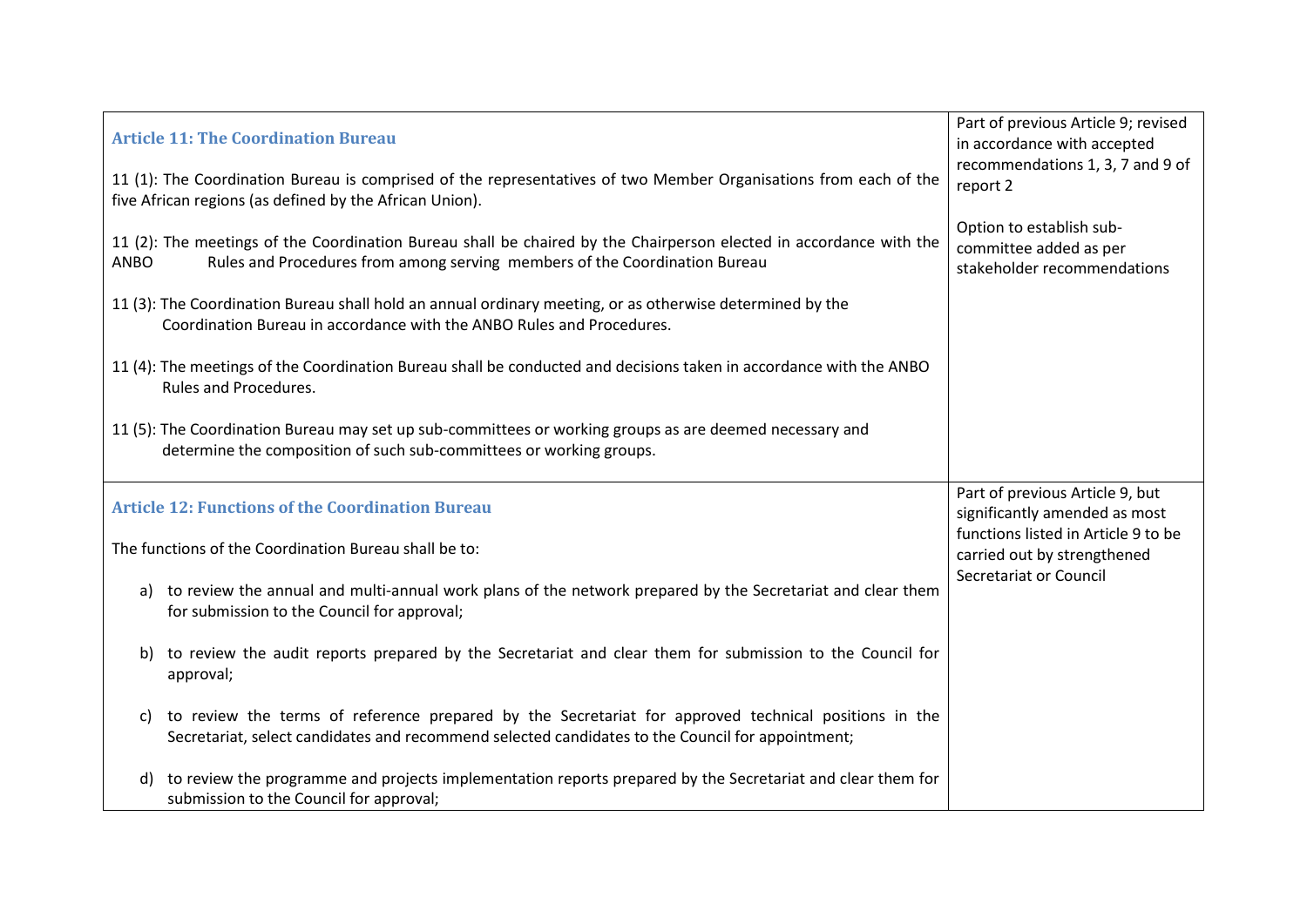| e) | to review and approve the terms of reference prepared by the Secretariat for experts and consultants, to be<br>recruited for the implementation of the projects and other tasks for the implementation of the work<br>programme. |
|----|----------------------------------------------------------------------------------------------------------------------------------------------------------------------------------------------------------------------------------|
|    | to review and approve the recruitment of experts and consultants for the implementation of the work<br>programme                                                                                                                 |
| g) | to review staff rules and regulations for the Secretariat and clear them for submission to the Council for<br>approval;                                                                                                          |
| h) | to establish sub-committees or working groups as deemed necessary.                                                                                                                                                               |
|    |                                                                                                                                                                                                                                  |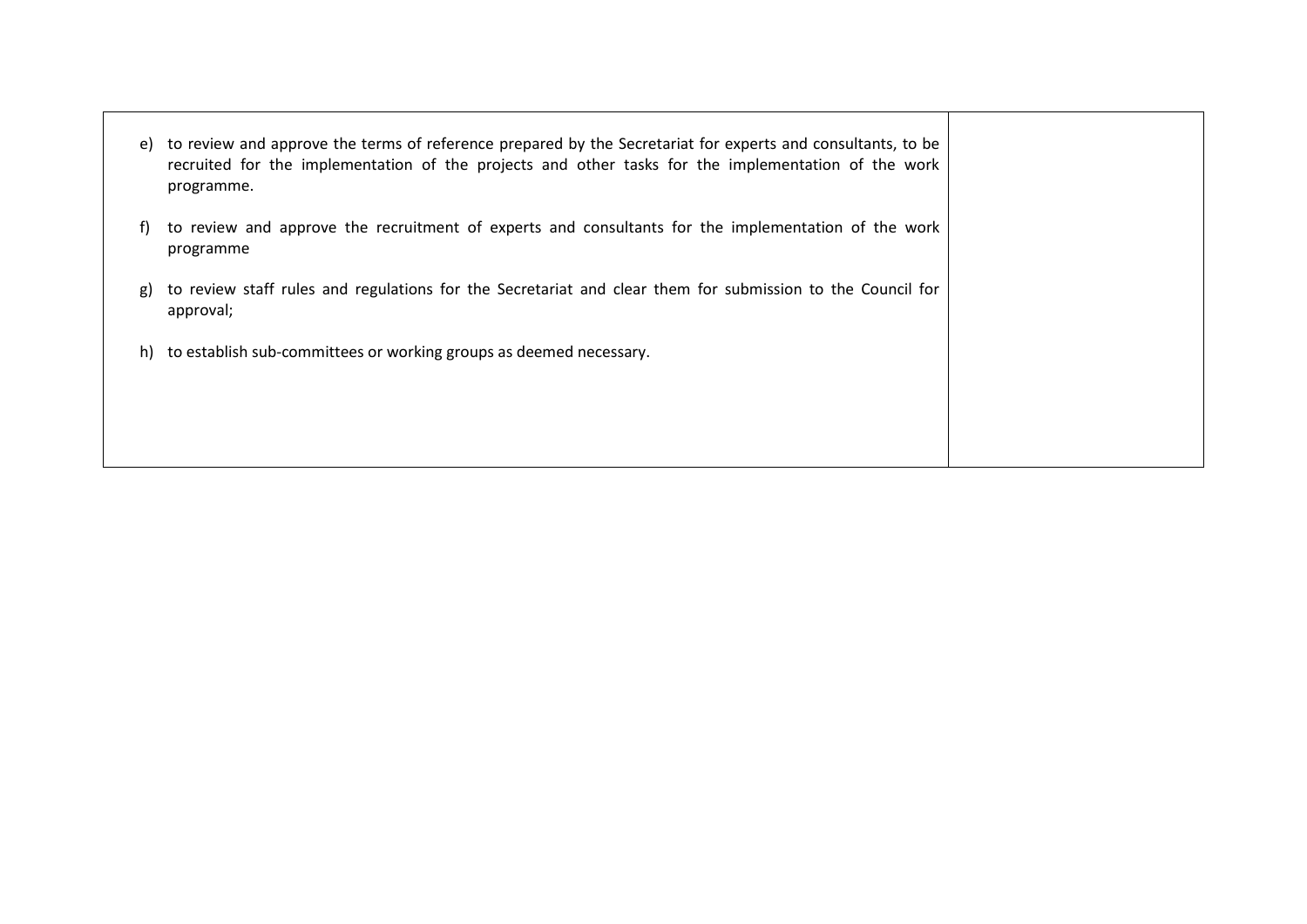<span id="page-15-1"></span><span id="page-15-0"></span>

| <b>Article 13: The Secretariat</b>                                                                                                                                                                                               | Part of previous Article 11, but      |
|----------------------------------------------------------------------------------------------------------------------------------------------------------------------------------------------------------------------------------|---------------------------------------|
| 13 (1): The network Secretariat shall comprise:                                                                                                                                                                                  | significantly amended                 |
| the Executive Secretary;<br>(a)                                                                                                                                                                                                  |                                       |
| such number and categories of technical personnel as may be approved from time to time by the Council; and,<br>(b)                                                                                                               |                                       |
| such number and categories of supporting administrative personnel as may be approved from time to time by<br>(c)<br>the Council.                                                                                                 |                                       |
| 13 (2): The Executive Secretary and the technical personnel shall possess appropriate qualifications and experience.                                                                                                             |                                       |
| 13 (3): While merit shall be the primary criterion for the appointment of Secretariat staff, ANBO shall strive to ensure<br>equitable regional representation and a fair gender balance in the appointment of Secretariat staff. |                                       |
| 13 (4): The Secretariat shall be headed by the Executive Secretary.                                                                                                                                                              |                                       |
|                                                                                                                                                                                                                                  | Part of previous Article 11, but      |
| <b>Article 14: Functions of the Secretariat</b>                                                                                                                                                                                  | significantly amended and<br>expanded |
| 14 (1): The functions of the Executive Secretary shall be to:                                                                                                                                                                    |                                       |
| (a) appoint the supporting administrative personnel of the Secretariat in accordance with the procedures and the<br>terms and conditions of service determined by the Council;                                                   |                                       |
| submit the annual budget to the Coordination Bureau for its consideration and<br>(b) prepare and<br>recommendations to the Council;                                                                                              |                                       |
| (c) prepare and submit the annual and multi-annual work programmes of the network to the Coordination Bureau<br>for its consideration and recommendation to the Council;                                                         |                                       |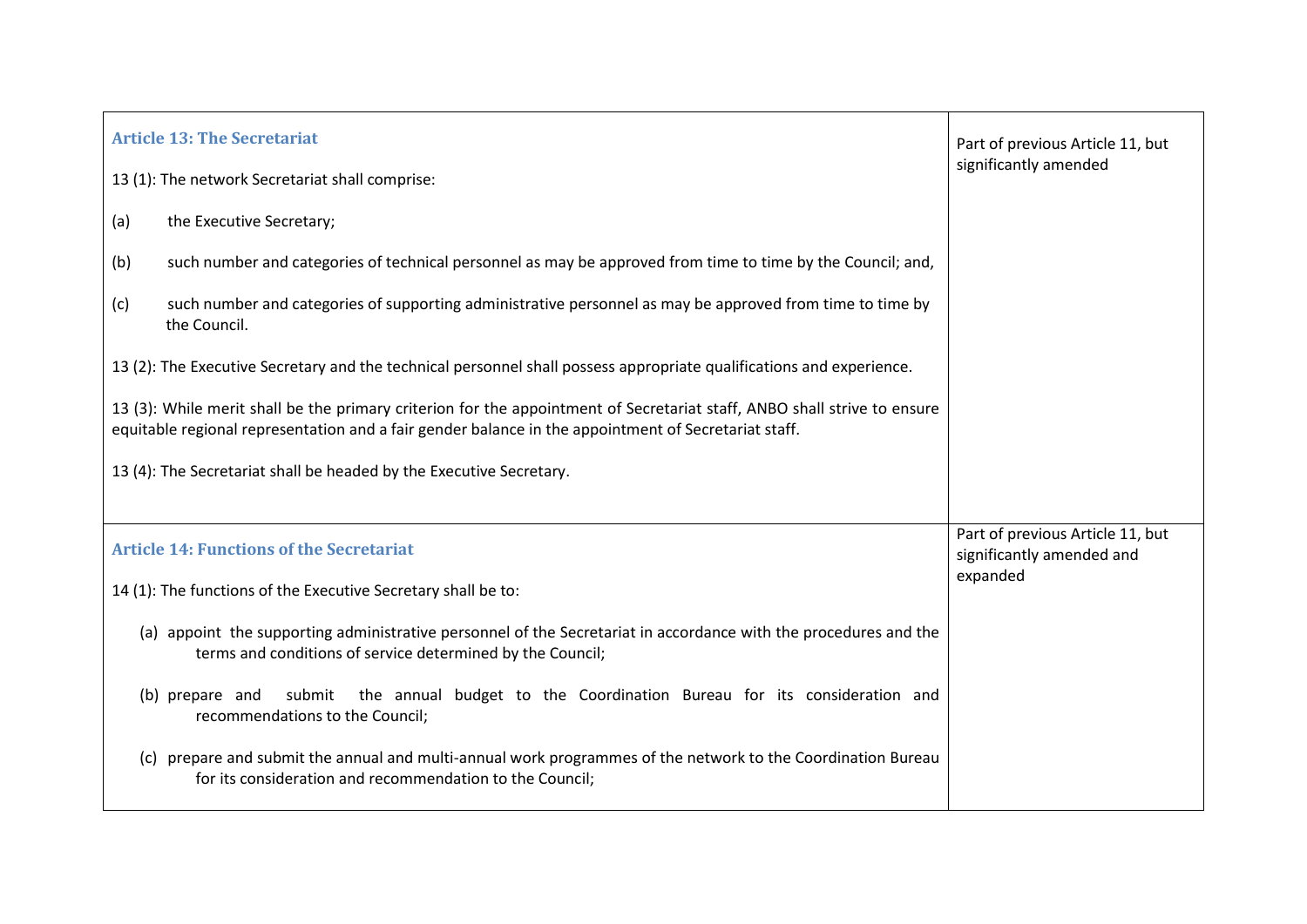|     | (d) prepare and submit annually to the independent external auditors appointed by the Council the books and<br>accounts of the network;                                                                                                                                                   |  |
|-----|-------------------------------------------------------------------------------------------------------------------------------------------------------------------------------------------------------------------------------------------------------------------------------------------|--|
|     | (e) prepare the ordinary and extraordinary meetings of the Council and the Coordination Bureau;                                                                                                                                                                                           |  |
|     | report annually to Council and the Coordination Bureau on network activities as well as the programmes and<br>projects planned, initiated or executed;                                                                                                                                    |  |
| (g) | be responsible for the effective and efficient functioning of the Secretariat as administrative head; and,                                                                                                                                                                                |  |
|     | (h) perform all such other functions as the Council or the Coordination Bureau may from time to time assign.                                                                                                                                                                              |  |
|     | 14 (2): The functions of the Secretariat shall be to:                                                                                                                                                                                                                                     |  |
|     | (a) provide technical and administrative services to the Council and the Coordination Bureau;                                                                                                                                                                                             |  |
|     | (b) facilitate the development of annual and multi-annual work programmes, and other documents required for<br>the implementation of network activities;                                                                                                                                  |  |
|     | (c) obtain financial and technical support for the implementation of programmes and projects necessary for the<br>achievement of the objectives of the network in accordance with the guidelines and directives provided by<br>the Council and the Coordination Bureau from time to time; |  |
|     | (d) implement the programme of the network in accordance with decisions of the Council and of the Coordination<br>Bureau;                                                                                                                                                                 |  |
|     | (e) manage the funds of the network in an efficient and transparent way as per financial procedures approved by<br>the Council;                                                                                                                                                           |  |
|     | (f) to liaise with stakeholders and share information on network activities, under the guidance, coordination and<br>supervision of the Coordination Bureau;                                                                                                                              |  |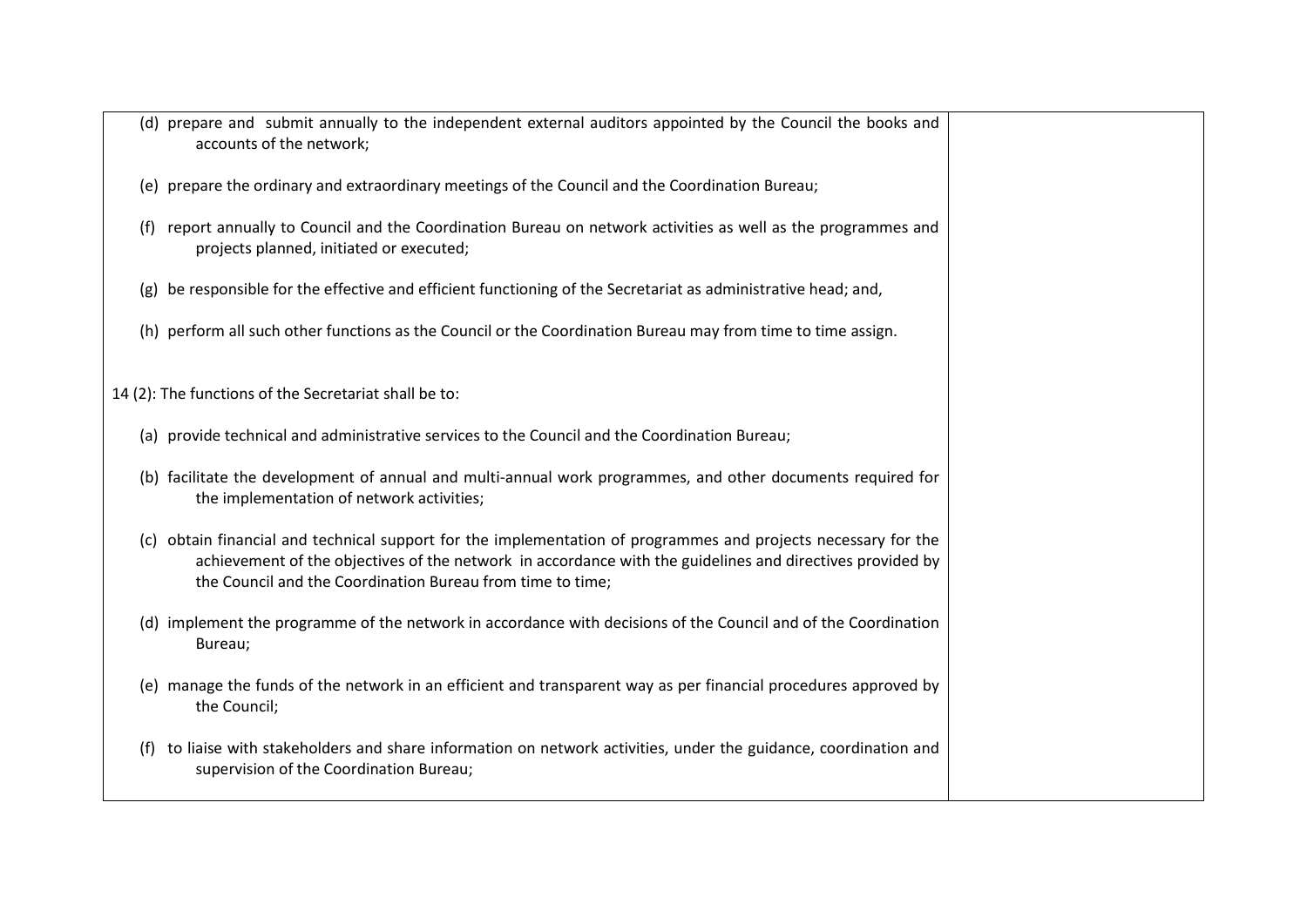| perform all such other functions as the Council or the Technical Committee may from time to time assign.<br>(g) |  |
|-----------------------------------------------------------------------------------------------------------------|--|
|                                                                                                                 |  |
|                                                                                                                 |  |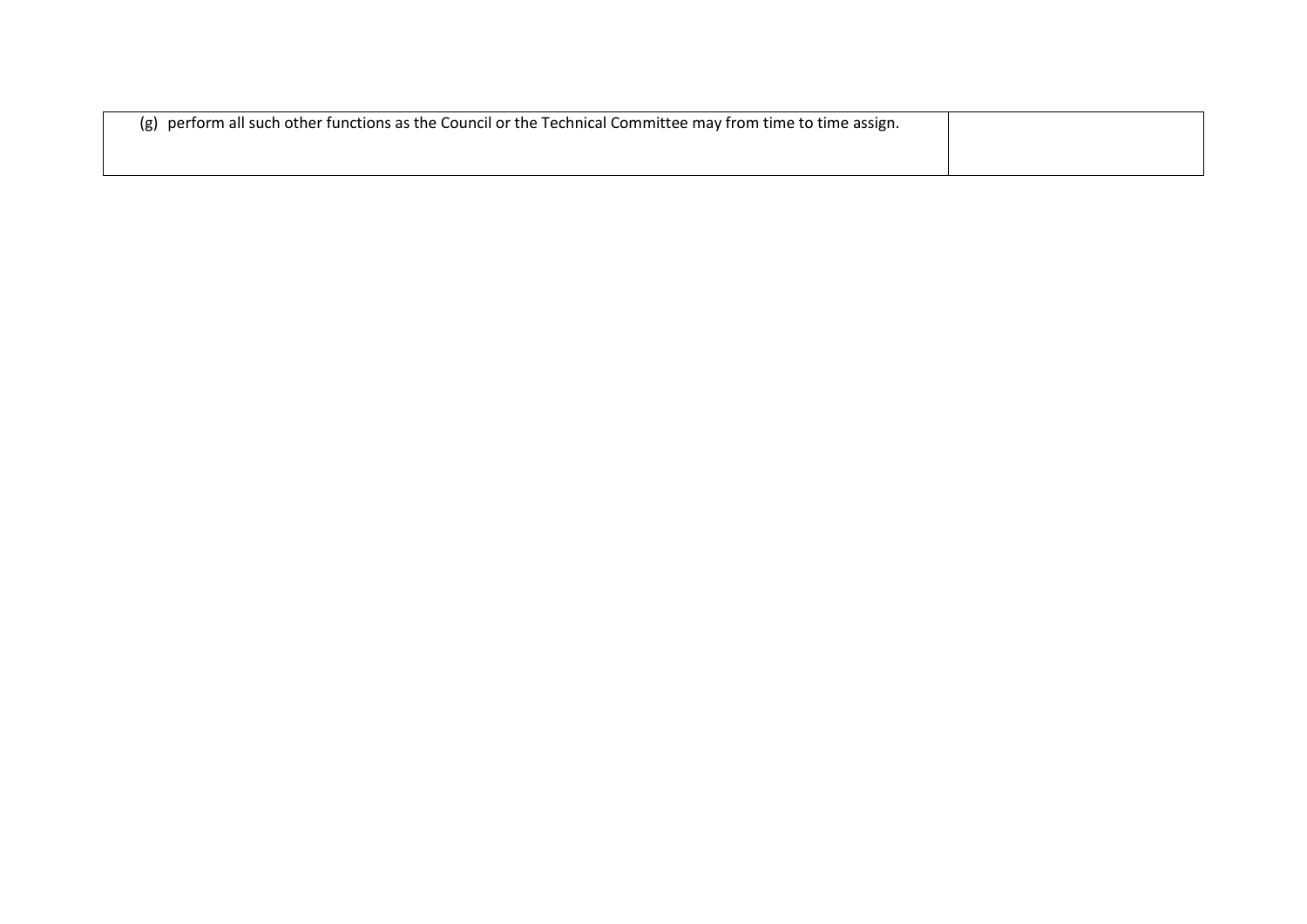<span id="page-18-2"></span><span id="page-18-1"></span><span id="page-18-0"></span>

| <b>Article 15: Financing of the Network</b><br>15 (1): All network members shall pay an annual membership fee. The annual membership amount shall be<br>determined by the Council.             | Previously Article 12, but fully<br>redrafted       |
|------------------------------------------------------------------------------------------------------------------------------------------------------------------------------------------------|-----------------------------------------------------|
| 15 (2): ANBO shall make all reasonable efforts to access other sources of finance for the network in accordance with<br>the financing strategy approved by the Council.                        |                                                     |
| <b>Article 16: Rules and Procedures</b>                                                                                                                                                        | Previous Article 13, but<br>significantly redrafted |
| 16 (1): The network Council shall adopt ANBO Rules and Procedures, which regulate in detail the procedural aspects<br>related to the functioning of the network and its organs.                |                                                     |
| 16 (2): The network Council shall adopt the necessary operational rules and procedures required for the<br>effective functioning of the Secretariat. These shall include but not be limited to |                                                     |
| Human Resources Management Guidelines                                                                                                                                                          |                                                     |
| <b>Financial Management Guidelines</b>                                                                                                                                                         |                                                     |
| <b>Procurement Guidelines</b><br><b>General Administrative Guidelines</b>                                                                                                                      |                                                     |
| <b>Article 17: Termination of the Network</b>                                                                                                                                                  | Previous Article 14, but amended                    |
| 17 (1): The network can be terminated by the Council by a majority of at least two-thirds of Council members.                                                                                  |                                                     |
| 17 (2): In such case the Council shall designate one or several liquidators, and the assets shall be devolved to network<br>members as determined by the Council.                              |                                                     |